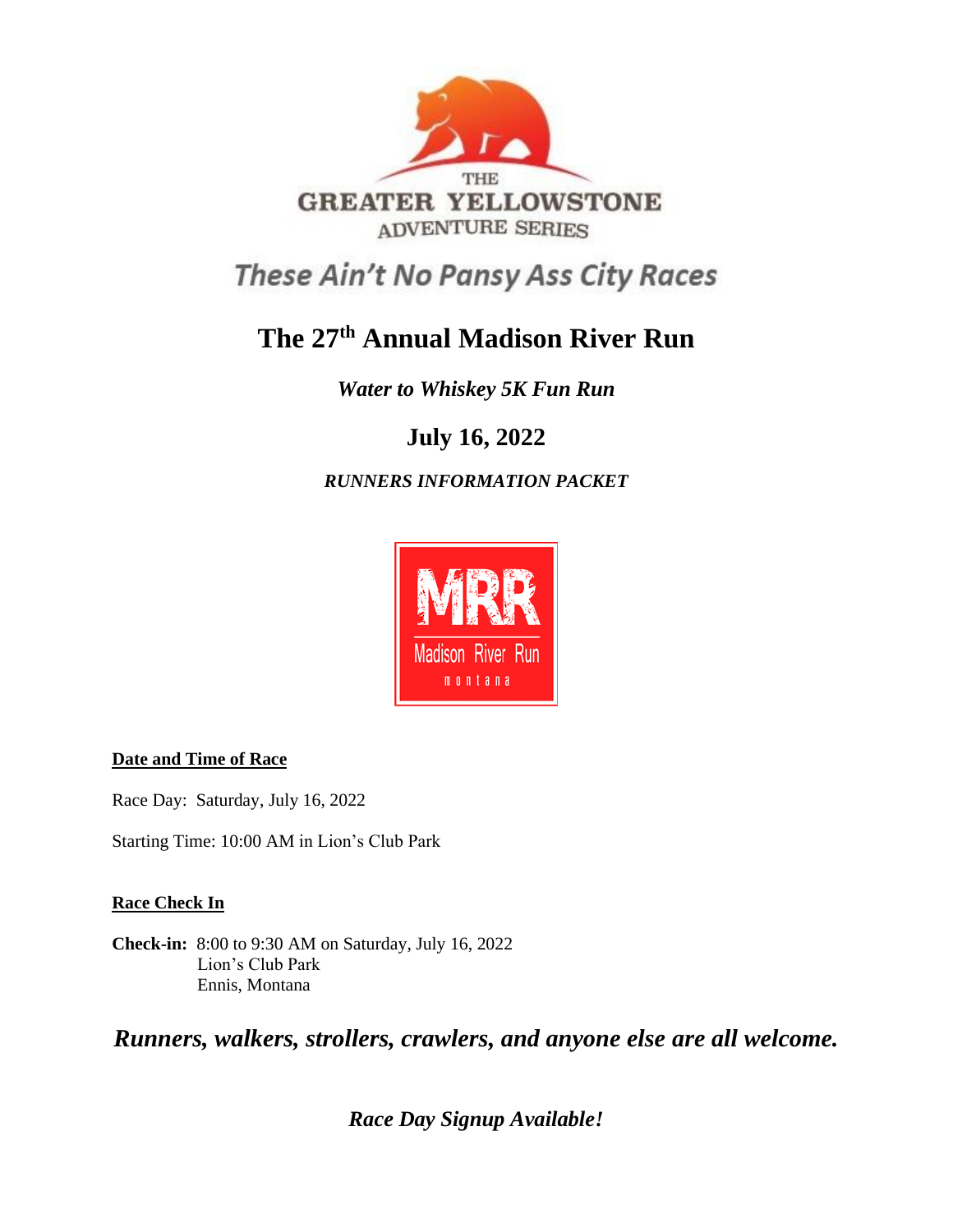#### **Check In Area**

Race check in will be at Lion's Club Park in Ennis. This is right next to the Madison River at the end of Main Street. Look for the Greater Yellowstone Adventure Series banner. The Park is just a couple hundred yards south of Willies Distillery.

Sign up is easy. Either check in or, if there are still spots available, pay \$20 for race day registration, sign a waiver, get your bib number, SWAG bag, race shirt, and you're good to go.

After check in, the runners are encouraged to hang around Lion's Park as they prepare for the run.

#### **Race Day Logistics: 5 kilometer race**

- On race day, athletes arrive in Ennis and proceed to Lion's Club Park by 8:00 AM or so for check in. Please park somewhere along Main Street and walk south on Main Street to the Park which is located roughly 200 yards from Willies Distillery.
- Race check in will be from 8:00 to 9:30 AM. After check in, runners are encouraged to hang out around Lion's Club Park to stretch, relax, and get ready for the race.
- At approximately 9:45 AM, runners will be asked to follow the race director to the starting line of the race. The starting line is on the paths within Lion's Club Park and immediately next to the baseball fields. The runners will start there and run out of the park and onto Highway 287. They turn left on the highway and cross the Madison River and begin running towards Jeffers. The runners should spread themselves out with the fast runners near the start and the walkers near the end.
- The race will begin at 10:00 AM. The runners will head south on Highway 287 on the left side of the road. They will make the first left turn towards the community of Jeffers. They will run to the turn-around point which will be marked with paint on the ground as well as construction cones. There will be a water cooler available for runners, but please bring your own water bottles or cups. Then, they run back on the same route. Upon arriving back to Highway 287, runners keep to the right all the way back to Ennis. The traffic will be behind you so please keep to the shoulder of the road. Look for signs as well as spray painted arrows on the road.
- The finish line is within Lion's Club Park and will be easily visible upon leaving Highway 287 and running into the Park.
- After you cross the finish line, you can rest and relax in the Park. The awards ceremony will follow at approximately 11:30 AM. Ennis Farmers Market should be going on so take a look. Athletes are also encouraged to stop by Willies Distillery for a drink and have lunch at the G Bar and other Ennis establishments. Stick around for the weekend. Consider doing the Tour de Gravelly on Sunday morning!!





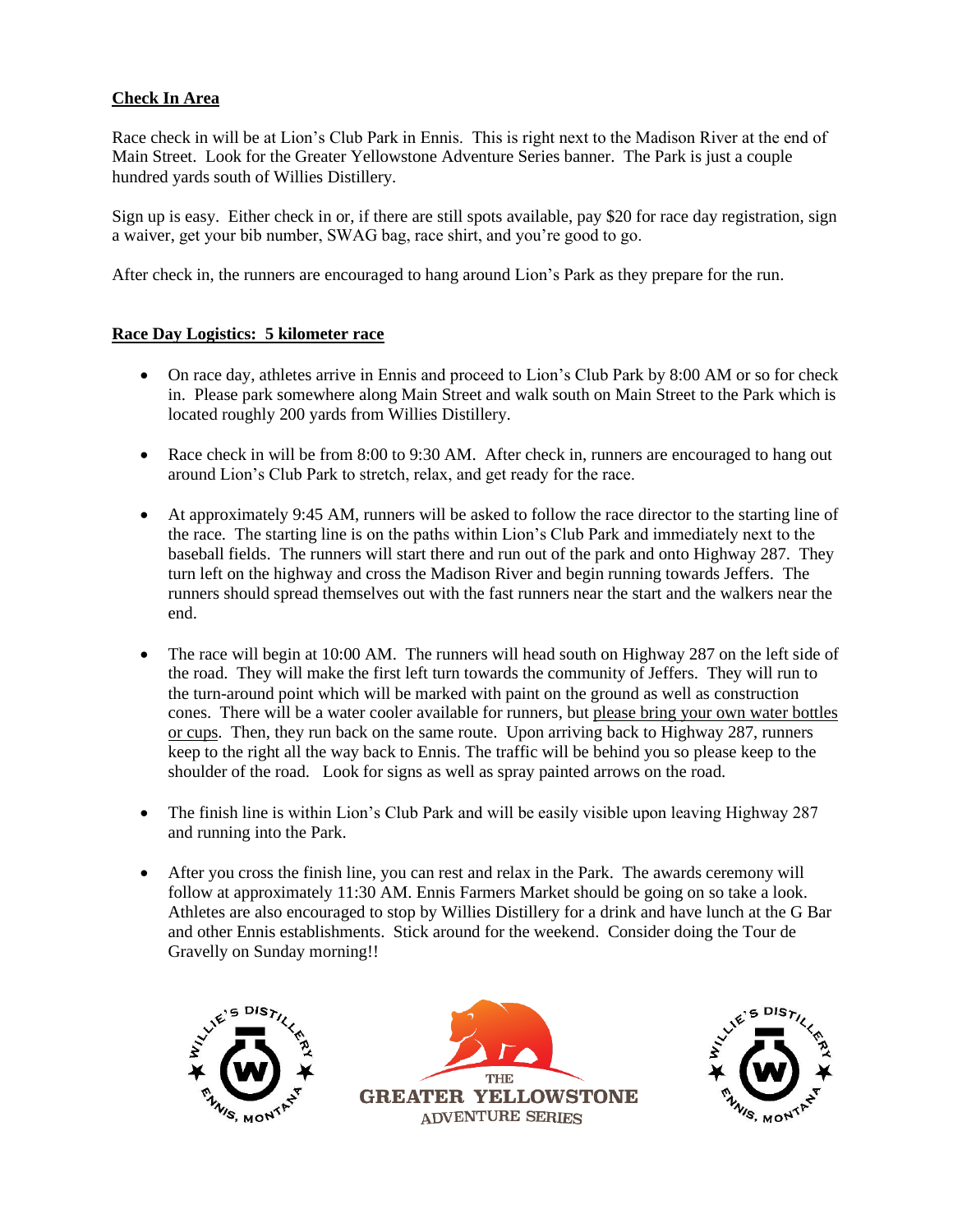#### **Madison County Hotels and Restaurants**

The home base for the Greater Yellowstone Adventure Series (GYAS) races is in Ennis, Montana. This is a small town on the Madison River. It is about 50 miles from Bozeman. The drive from Bozeman airport (BZN) to Ennis takes about an hour. Ennis is 70 miles from Yellowstone National Park (the west gate entrance).

#### **Some of the Madison County hotels that we recommend are:**

- Red Bear Inn [www.redbearinn.com](http://www.redbearinn.com/)
- El Western [www.elwestern.com](http://www.elwestern.com/)
- Sportman's Lodge [www.sportsmanslodgemt.com](http://www.sportsmanslodgemt.com/)
- McAllister Inn [www.mcallisterlodging.com](http://www.mcallisterlodging.com/)
- Lure Me Inn [www.luremeinn.com](http://www.luremeinn.com/)
- Rainbow Valley Lodge [www.rainbowvalleylodge.com](http://www.rainbowvalleylodge.com/)
- Riverside Motel [www.riversidemotel-outfitters.com](http://www.riversidemotel-outfitters.com/)
- Moriah Motel [www.moriahmotel.com](http://www.moriahmotel.com/)
- King's Motel [www.kingsmotelllc-mydirectorystay.com](http://www.kingsmotelllc-mydirectorystay.com/)

#### **Some of the nicer places to eat and drink include:**

| G Bar – 305 East Main Street, Ennis                                    | Tel: (406) 682-5553 |
|------------------------------------------------------------------------|---------------------|
| Willies Distillery $-312$ Main Street, Ennis                           | Tel: (406) 682-4117 |
| Alley Bistro $-59$ MT Hwy 287, Ennis                                   | Tel: (406) 682-5695 |
| Bynee's $-214$ Main Street, Ennis                                      | Tel: (406) 682-3156 |
| The Continental Divide $-47$ Geyser Street, Ennis                      | Tel: (406) 682-7600 |
| Tavern 287 – 129 East Main Street, Ennis                               | Tel: (406) 682-7287 |
| Longbranch Saloon – 125 Main Street, Ennis Tel: (406) 682-7020         |                     |
| Yesterday's Soda Fountain - 124 Main Street, Ennis Tel: (406) 682-4246 |                     |
| The Pic A Nic Basket – 97 North $1st$ Street, Ennis                    | Tel: (406) 682-7900 |
| Ennis Sugar High – 170 North Main Street, Ennis                        | Tel: (406) 682-7113 |